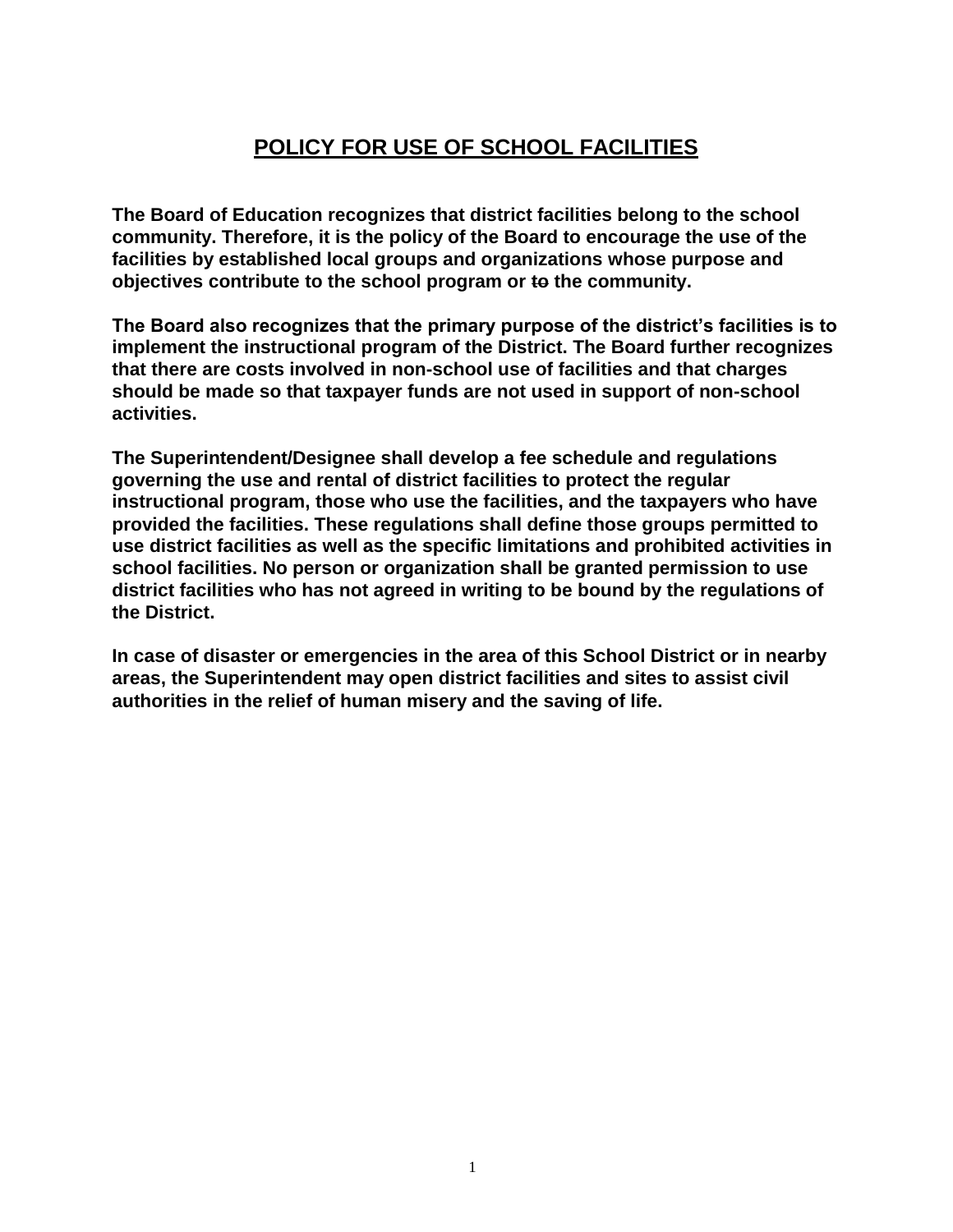# **FACILITY USE**

**The following regulation governs the use and rental of school facilities, outdoor grounds and stadiums, and was developed in order to: protect the regular instructional program, those who use the facilities, and the taxpayer that has provided the facilities.**

### **I. GENERAL REGULATIONS**

**The use of buildings will be approved only when an employee authorized by the school district staffs the building, an administrator is present, or permission was given by the Director of Facility Operations.**

**A facility\field reservation must be completed and approved for each event scheduled on all non-school days, or for after-school activities. This includes all athletic activities, enrichment programs, child care, employee use, rentals and events scheduled as part of the district or building calendar.**

**The district has the right to deny or withdraw facility use privileges at any time. The responsibilities of users will be as follows:**

- **A. Noncompliance with Facility Use Regulations may cause loss of facility use privileges. All users of the school district's facilities agree to comply with all applicable laws and local ordinances as well as the following regulations:**
	- **1. No alcoholic beverages or drugs are permitted in or around any school building or on any school district property.**
	- **2. Smoking is not allowed in school building(s) or on school property at any time.**
	- **3. Guns, weapons or guard dogs are not allowed in any school building or on any school property without prior written permission from the Superintendent/designee. (Governmental law enforcement officers are exempt, private security guards are not exempt.)**
	- **4. Fire doors may not be blocked, and no one may tamper with any fire protection apparatus.**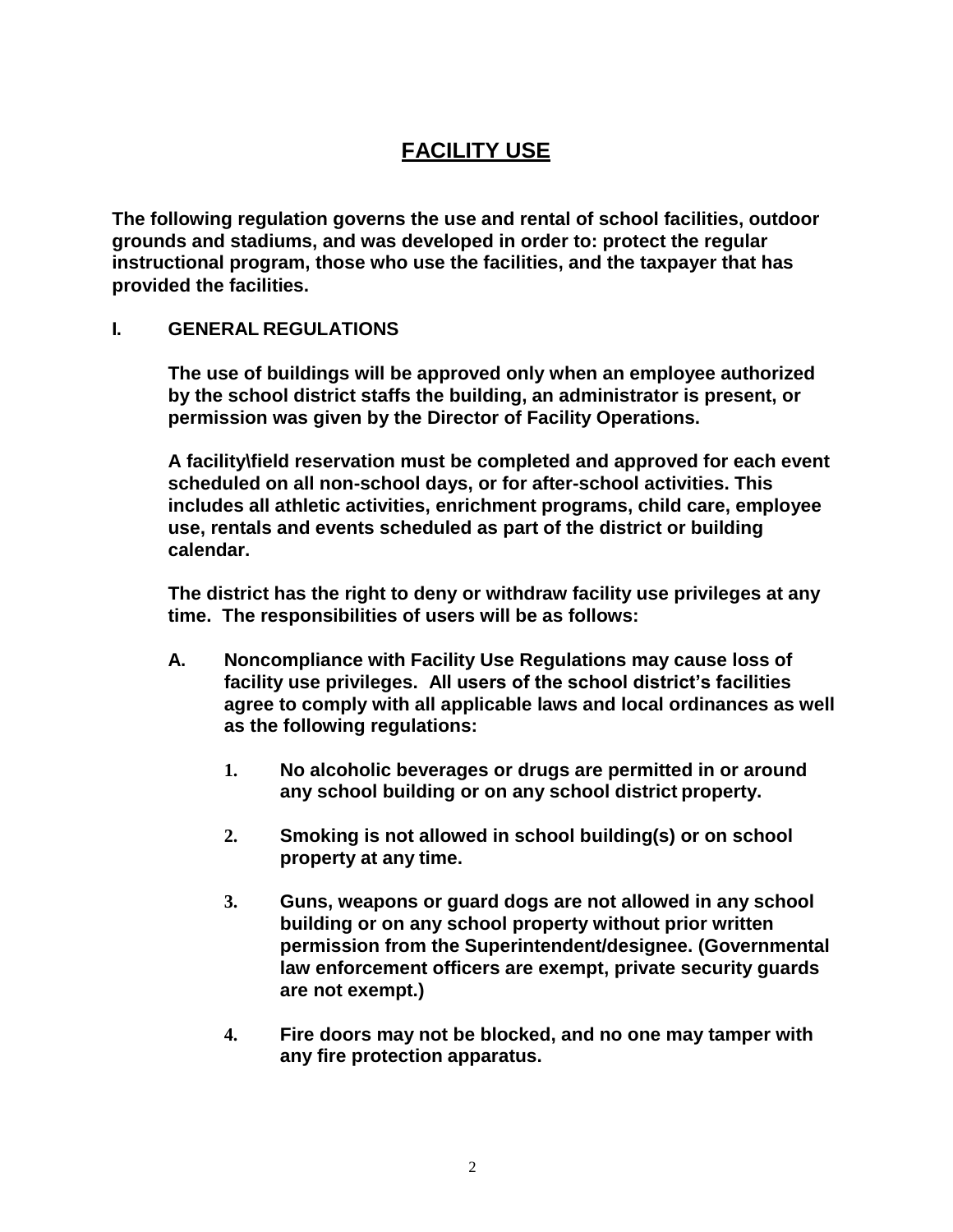- **B. To protect the community's investment, the District requires the following:**
	- **1. Return furniture to original locations (chairs atop desks if found that way),**
	- **2. Leave school writing on white/chalkboards undisturbed,**
	- **3. Erase whiteboards if vacant sections are used,**
	- **4. Be respectful of a teacher's desk and materials,**
	- **5. Materials and equipment in the area should be left undamaged,**
	- **6. Clean up the area after use, including table tops and floors,**
	- **7. Close windows and turn off lights upon leaving,**
	- **8. Place all waste in the proper receptacle.**
- **C. If damage occurs, or equipment does not operate properly, it must be reported promptly to the custodian on duty. Users are held responsible for damages.**
- **D. The user is not to enter any area other than those identified in the contract.**
- **E. All individuals, groups, staff, professional organizations authorized to use school facilities for activities which are school related, shall be responsible for providing adequate supervision, and for complying with all of the District's rules and regulations.**
- **F. While residents, staff members and community groups shall be encouraged to use district facilities, no person may enter or remain in any school building or site except when engaged in an approved or scheduled activity, or when attendance as a regularly enrolled student or staff member of the district. Further, no individual shall willfully or maliciously make or cause any noise or disturbance, or diversion in or near the facility.**
- **G. All activity must be confined to the room/area assigned.**
- **H. The user is not to use or operate any school equipment other than that specified in the contract.**
- **I. Groups are responsible for providing all supplies and materials necessary.**
- **J. In case of medical or other emergency situations, please notify the custodian on duty who will take a report of the incident.**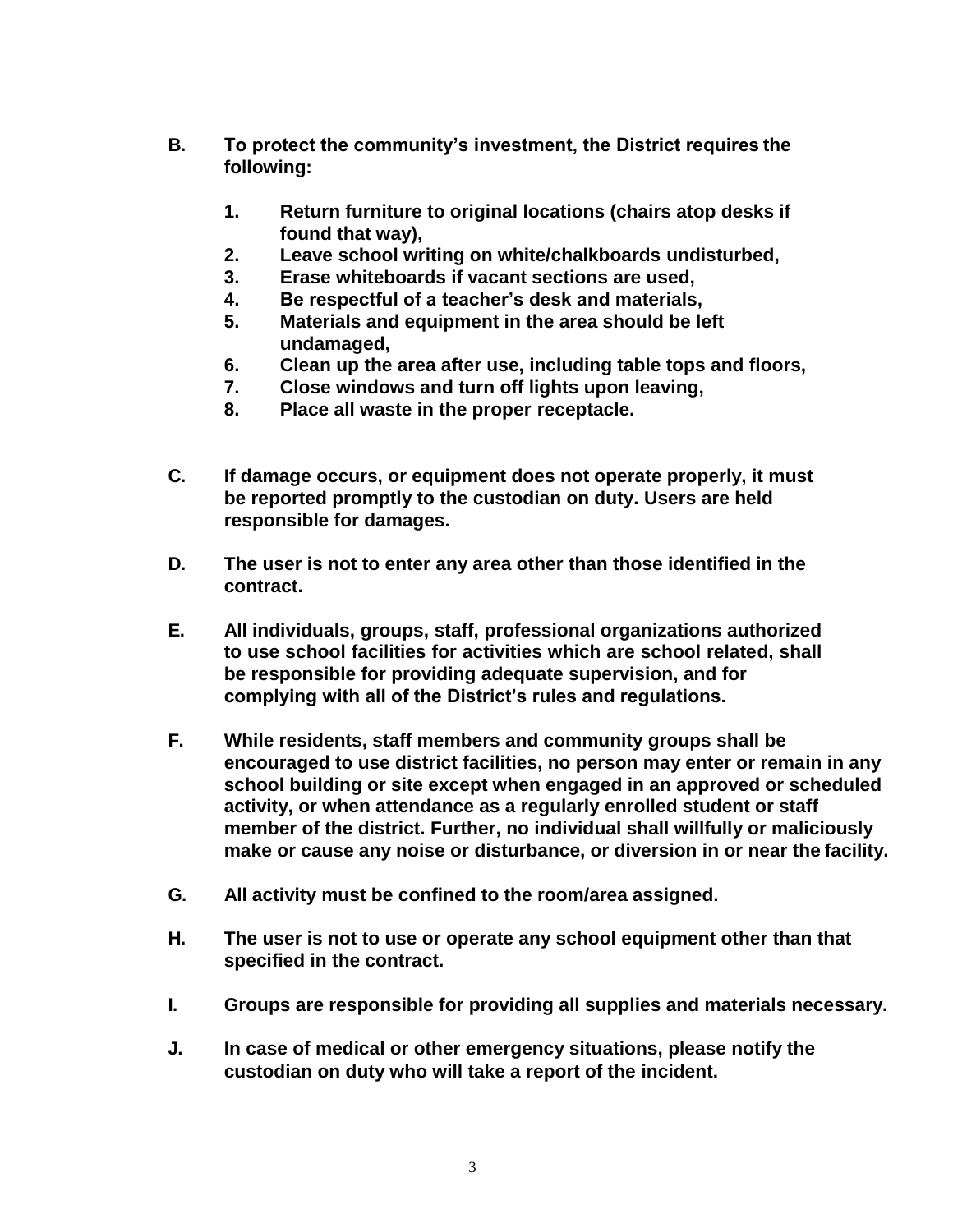- **K. Generally, reservations will be accepted until 10 p.m.**
- **L. Rental fees and personnel fees are charged to all users at the established rates for the given year. Rental fees are usually a per hour fee based on total time of the reservation. A minimum one hour rental is required for room or field rental. In addition, a two hour minimum personnel fee is charged per staff member assigned when any facility is used after normal business hours, Saturdays, Sundays, holidays, or when school is not in regular session. Rates are subject to change without notice.**
- **M. Upon approval, a confirmation/estimate is sent to each user, via e-mail.**
- **II. Activities Prohibited**
	- **A. Promotion of activities subversive to the laws of the United States or any subdivision therefore, or to overthrow the government of the United States, or supporting doctrines of violence, hatred, or discrimination are prohibited.**
	- **B. Any activity that may violate the canons of good morals, manners, or taste or be injurious to the staff, participants, buildings, grounds or equipment is prohibited.**
	- **C. Commercial advertising is prohibited.**
	- **D. Sub-leasing or shared use is prohibited.**
	- **E. All users must agree to indemnify and hold harmless the school district and its agents and employees from and against all claims, damages, losses and expenses including attorney fees arising out of or resulting from such organization's use of the school facility.**
	- **F. Notification of cancellation must be submitted to the Facility Scheduler at least forty-eight (48) hours before the scheduled time of use, or the full rental fee and personnel fees are charged.**

### **III. CLASSIFICATION OF USERS**

### **Class I – General Users**

**Individuals/groups and organizations who are not discounted or exempt are considered general use and are required to pay all fees listed on Appendix A.**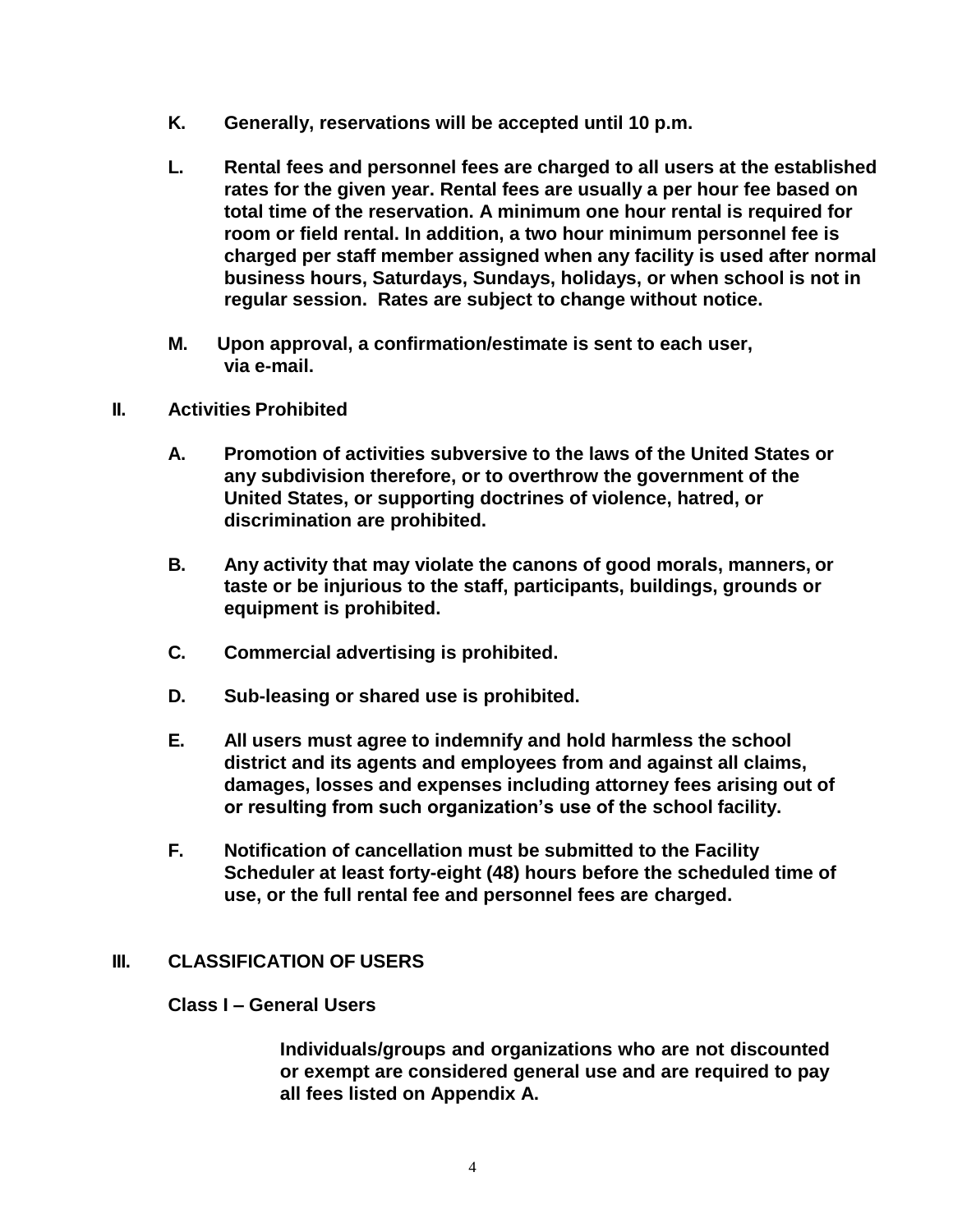- **Class II – Discounted Organizations (discount pricing does not apply to auditoriums, pools or artificial turf fields).**
	- **1. Scouting organizations (regardless of sponsorship) are eligible for a 50% discount rate (applicable to Schedule A only). This discount does not apply to pool, stadium or auditorium rates. All other rental rates are as posted in other schedules and all personnel fees are applicable as stated.**
	- **2. Non-profit, Rochester community based organizations & other charitable organizations are eligible for a 20% discount rate (applicable to Schedule A only). This discount does not apply to pool, stadium, or auditorium rates. The organization must qualify as a non-profit organization according to the Internal Revenue Service regulations and must submit a copy of its 501(c) 3 IRS letter with the reservation request.**
	- **3. Not for profit Rochester Community School employees who wish to use the school facilities for personal use (excluding organized sporting groups) are eligible for a 50% discount rate (applicable to Schedule A only). Personnel fees for after hours, weekends, or holiday use are applicable. (Note, activities must not compete with any enrichment program).**
	- **4. Negotiated Contracts – rates will be applied as specified in the lease agreement.**
	- **5. Municipal/Government Agencies/Organizations and/or political figures who wish to use school facilities are eligible for a 50% discount rate (applicable to Schedule A only). Personnel fees for after hours, weekends, or holiday use are applicable. The request must include the dates/hours requested/ the equipment needed, a description and purpose of the event and the expected number of attendees. The Assistant Superintendent for Business and/or the Director of Facility Operations may grant waivers to local/state/federal officials when an in- kind service is provided or the use is in line with the instructional needs of the District.**

### **Class III – Payment-Exempt Users**

**The following individuals or groups within the Rochester Community School District may use the school facilities for District- related activities with approval, and are exempt from fees for rent and equipment. Users are responsible for personnel fees for after hours,**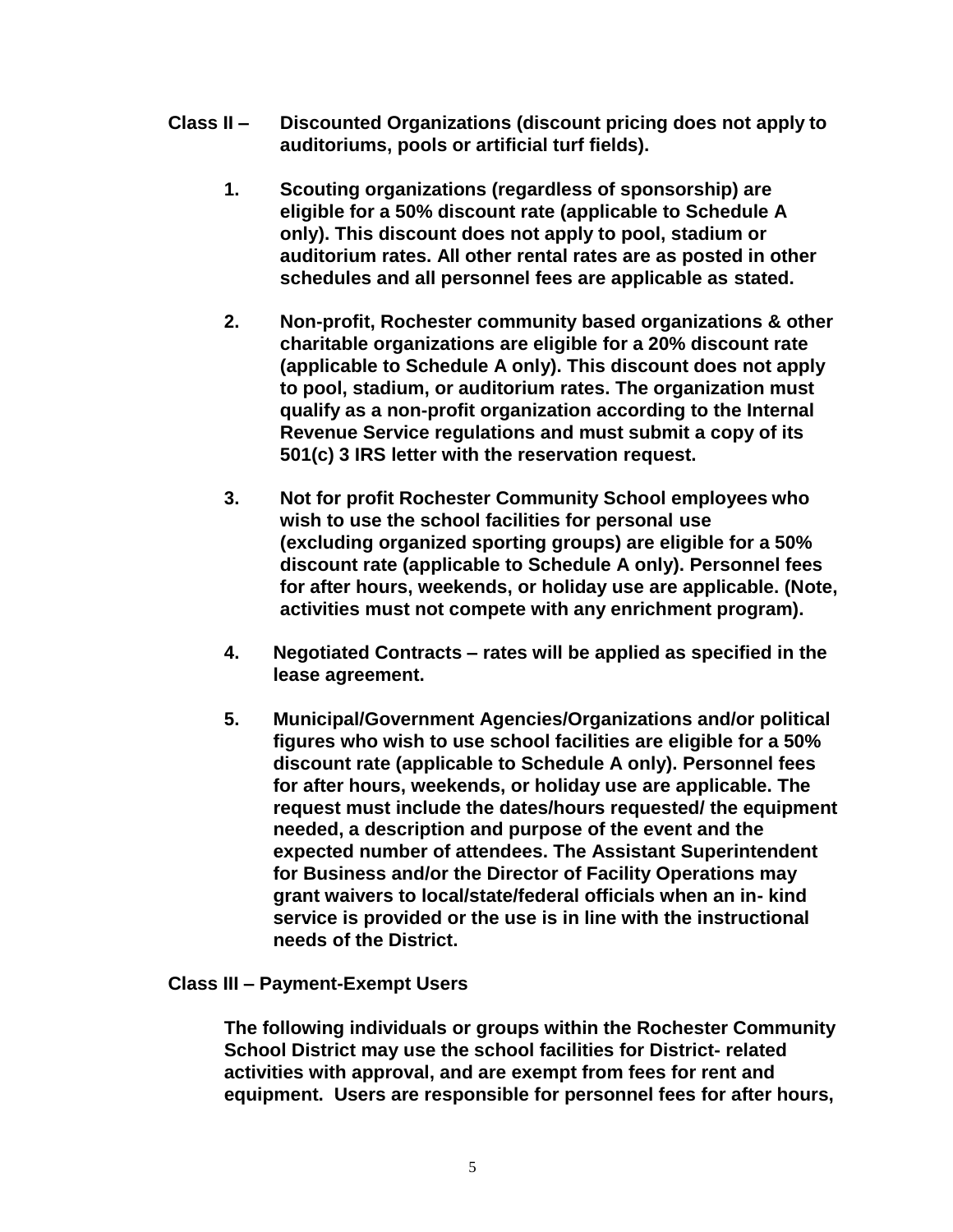**weekends or holiday use. Qualifying groups encompass members of our student body and staff, sponsors, classes, athletics, teachers, clubs, etc., including the following:**

| <b>RCS Enrichment</b>             | <b>Children's Programs</b>          |
|-----------------------------------|-------------------------------------|
| <b>RCS Foundation</b>             | <b>Adult Education</b>              |
| <b>RCS Employee Associations*</b> | <b>Parent Teacher Organizations</b> |
| <b>School Committees</b>          | <b>Voting Precincts</b>             |
| <b>School Booster Clubs</b>       | <b>RCS Staff (for professional</b>  |
| <b>Contracted Services</b>        | purposes related to the             |
| <b>RCS Athletics</b>              | instructional needs of              |
|                                   | students)                           |

\*For bargaining sessions, meeting with employees to discuss work related items & those directly related to RCS contractual issues.

### **CLASS IV – Commercial Film Companies**

**Companies should apply to the Director of Facility Operations. The application should be made by letter and include the dates and hours requested, the facilities and equipment needed and a brief description of the content to be filmed. Commercial film companies may incur additional costs above and beyond standard facility rental charges for ID cards, security personnel, event management, and miscellaneous supplies. Depending on the scope and degree of use, film/production companies may also be asked to make a contribution to the district through the Rochester Community Schools Foundation.**

**Negotiated Contract rates will apply as specified in the lease agreement. (Long term lease agreements will be negotiated with the Assistant Superintendent for Business and/or Director of Facility Operations).**

- **IV. Scheduling Procedures**
	- **A. Except for pools and natural grass fields, all outside customers need to make a request through the Facility Scheduling system either online [www.rochester.k12.mi.us](http://www.rochester.k12.mi.us/) or by phone (248) 726-3000 or in person at Rochester Community Schools Administration Center (501 W. University Dr.). This will be done so requests are consistent with the Master Schedule and the Facility Operations Department is responsible for overseeing the scheduling of facilities.**
	- **B. Prior to scheduling any facility, any individual, including district employees who wish to utilize District Facilities for activities**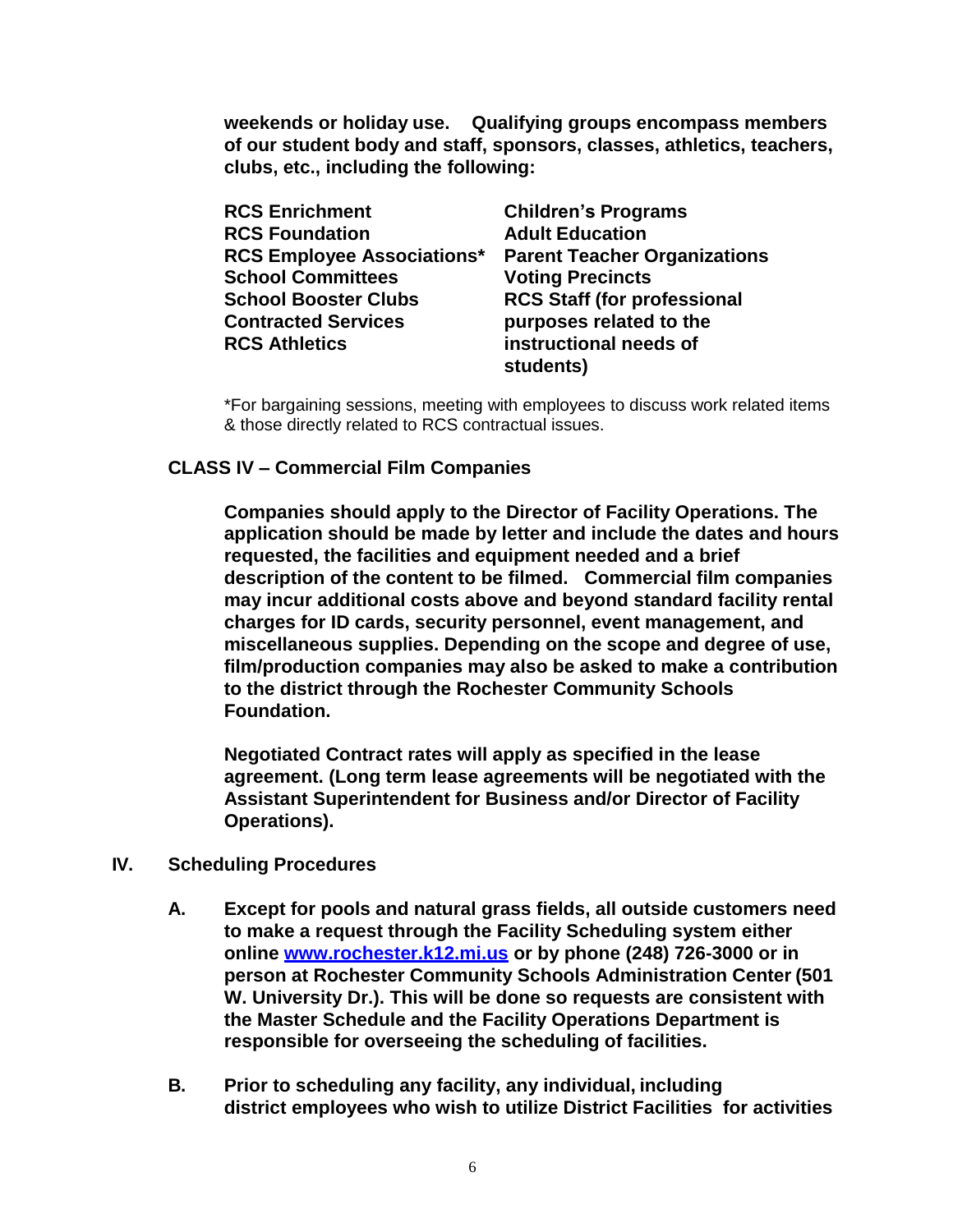**that charge a fee, either for participation or for admittance, must check with the District Enrichment Department to make sure the activity is not a competing program. Unless special approval is received from the Director of Facility Operations, programs may not compete with District Enrichment programs.**

- **C. The priority for scheduling facility use will be as follows:**
	- **1. Long term contracts**
	- **2. District wide programs**
	- **3. School Instructional programs**
	- **4. District Athletic Programs**
	- **5. Enrichment Programs**
	- **6. RARA (Rochester Area Recreational Authority)**
	- **7. Requests from the public**
- **D. Obtaining Use of Outdoor Sites**
	- **1. Natural Grass Fields: For "field" requests at any site (including baseball, soccer, football, etc.) customers must contact the Rochester Avon Recreational Authority (RARA) at (248) 656-2438. RARA will input all requests into the facility scheduling system.**
	- **2. Artificial Turf Fields:**

**For artificial turf field requests, contact RARA at (248) 656- 2438. Unless otherwise agreed upon, stadium price includes use of the stadium restrooms and the following equipment: 2NHFS sized goals, 4 corner flags, end zone pylons, down box, chains, lacrosse goals and benches. Once a reservation request has been received, the athletic director reviews the request for approval. After approval, a confirmation/estimate of all associated fees will be provided via email.**

**Concession Service - Available upon request. If a customer requests to have the concession stand open, Booster Club personnel will be assigned, if available. All proceeds from sales will be given back to said booster club. If the customer chooses not to use concession service they will be allowed to set up a tent/table to sell their own goods. The concession stand is not available for public rental.**

**3. Parking Lots: Call (248) 726-3000 or online at [www.rochester.k12.mi.us.](http://www.rochester.k12.mi.us/)**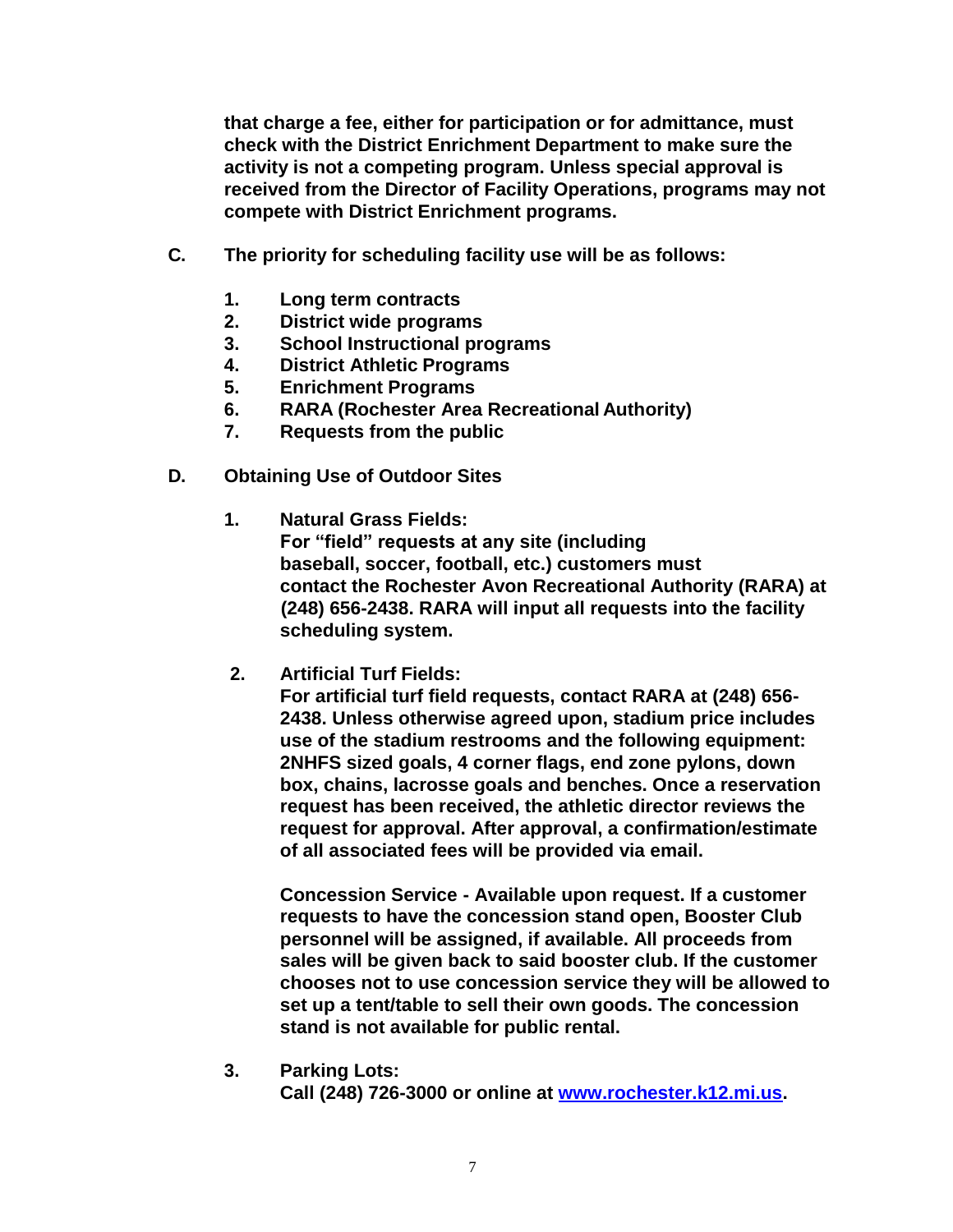- **E. Obtaining Indoor Spaces**
	- **1. Auditoriums, Gyms, Classrooms, Cafeterias, and other ancillary rooms, call (248) 726-3000 or online a[t](http://www.rochester.k12.mi.us/) [www.rochester.k12.mi.us.](http://www.rochester.k12.mi.us/)**
	- **2. Pools, call District Enrichment Department at (248) 726-3165.**
- **V. Payment**
	- **A. The applicant is responsible for payment of all charges associated with the group's use of facilities/sites. Customers receive a reservation confirmation which includes an estimate of charges. Checks are to be made payable to Rochester Community Schools.**
	- **B. Customers are billed at the conclusion of the event or quarterly if the reservation is a year-long recurring event. Payment of pool rental and personnel estimates is due one week prior to the event date.**
	- **C. A 10% deposit is required for all reservations exceeding \$500.00. Should the event be canceled the deposit will be fully refunded only if the cancellation follows the forty-eight (48) hours' notice the District requires for all cancellations.**
	- **D. Any other special payment considerations must be submitted and approved by the Director of Facility Operations.**
	- **E. Non-payment of fees within thirty (30) calendar days after invoice will result in the loss of facility use privileges.**
	- **F. Payments outstanding at the close of the school year are subject to referral to a collection agency.**
- **VI. Inclement Weather Emergencies - If schools are closed due to bad weather, all scheduled building activities and outdoor facility use are cancelled. Listen to the following radio stations for school closings: WJR (760 AM), WWJ (950 AM), other broadcast services, and check the district website a[t](http://www.rochester.k12.mi.us/) [www.rochester.k12.mi.us.](http://www.rochester.k12.mi.us/)**
- **VII. Fees - In addition to the hourly rental rates, some areas and events will have personnel costs associated with the facility use. As such, the following will apply:**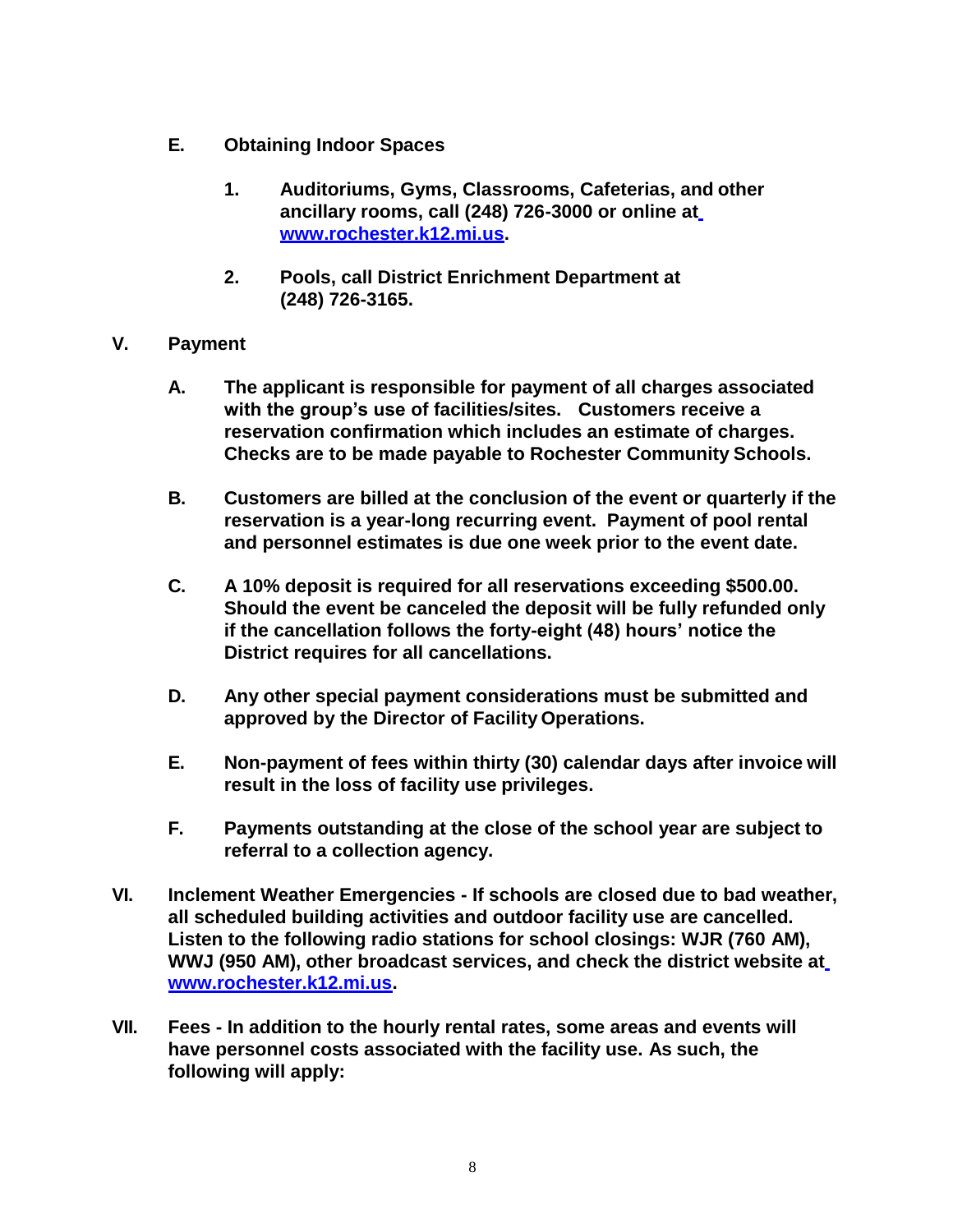- **A. Stadium Personnel Fees - An Event Manager must be present during stadium events, unless otherwise agreed upon. The personnel fees are in addition to the stadium rental fee. Additional personnel fees may be assessed for custodians, maintenance personnel, or others, where applicable. All personnel fees are a minimum two (2) hours per staff member. Refer to Schedules B and P for current pricing.**
- **B. Auditorium Rental Fees - Auditorium pricing is for basic use of the space and general room lighting and includes a podium with one microphone (groups such as seminars, group speakers, school assemblies, etc.). Commercial or production activities requiring the use of additional audio, video or lighting systems are assessed additional fees. Once a reservation request has been received, the Auditorium Facilitator reviews the request and provides a confirmation/estimate of all associated fees via email. Refer to Schedule A for current pricing.**
- **C. Auditorium Personnel – Fees will be assessed for a Theater Manager and/or other assigned theater personnel. Additional personnel fees may be assessed for custodians, maintenance, parking lot maintenance (i.e. snow plowing), or other personnel, where applicable. All personnel fees are a minimum 2 hours per staff member.**

**Refer to Schedules A, D, and P for current pricing.**

**D. Pool/Natatorium Rental Fees - Once a reservation confirmation has been pre-approved by the Enrichment Supervisor, the Enrichment Supervisor will provide an estimate of all fees including: facility rent, equipment, and personnel (pool supervisor, lifeguard, custodial personnel, etc.). All pool use requires the use of a RCS certified supervisor. All estimates must be paid in full before use.**

**Refer to Schedule A for current pricing.**

**E. Equipment Rental Fees**

**Refer to Schedule C for current pricing.**

**F. Other Personnel Fees - Personnel fees (refer to Schedule P for fees) are assessed with a two-hour minimum per staff member assigned based on required use and or day/time of week (including Saturday, Sunday, Holidays, after-hours or when school is not in session) for the following personnel:**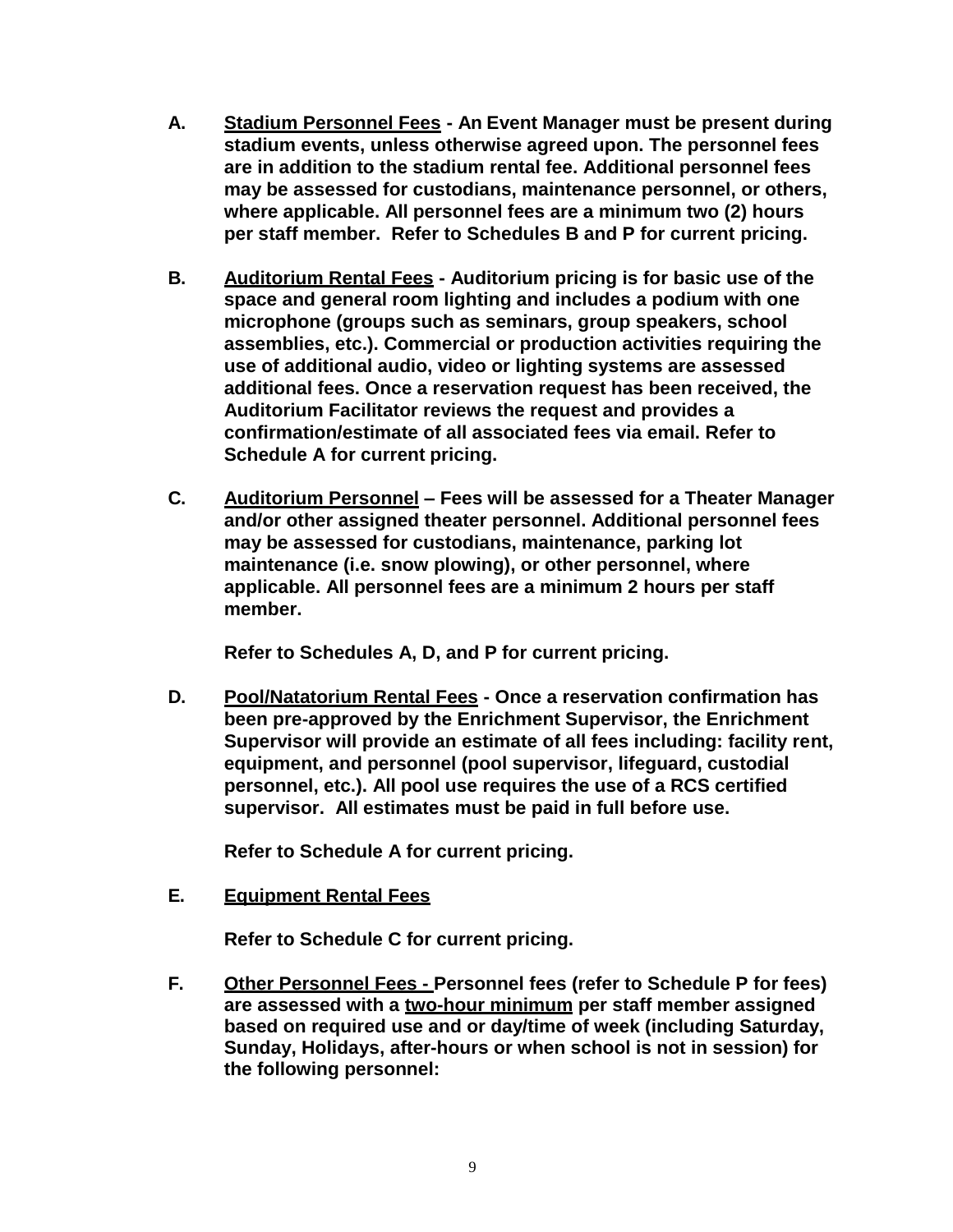- **1. Custodians – personnel fees are charged to the user when activity occurs during times when a regular custodian is not normally assigned. Fees are assessed beginning 30 minutes before the scheduled activity, and end at the conclusion of clean up and securing of the building.**
- **2. Maintenance and/or Grounds – personnel fees are charged to the user when additional services are necessary (i.e. other than normal snow plowing of the parking lot if required, extra field lining, etc.). Also, fees will be assessed for the preparation of all field lining requests. Fees may also apply when the transfer of equipment from one building to another is requested.**
- **3. Media & Technology/Equipment Operators – personnel fees are assessed when special technology services or equipment is used. Staff is assigned based on availability. Fees will be pre-determined based on Schedule P.**
- **4. Kitchen Supervisor – personnel fees are assessed when kitchen use is requested. All kitchen use will require supervision by a member of the Cafeteria Staff.**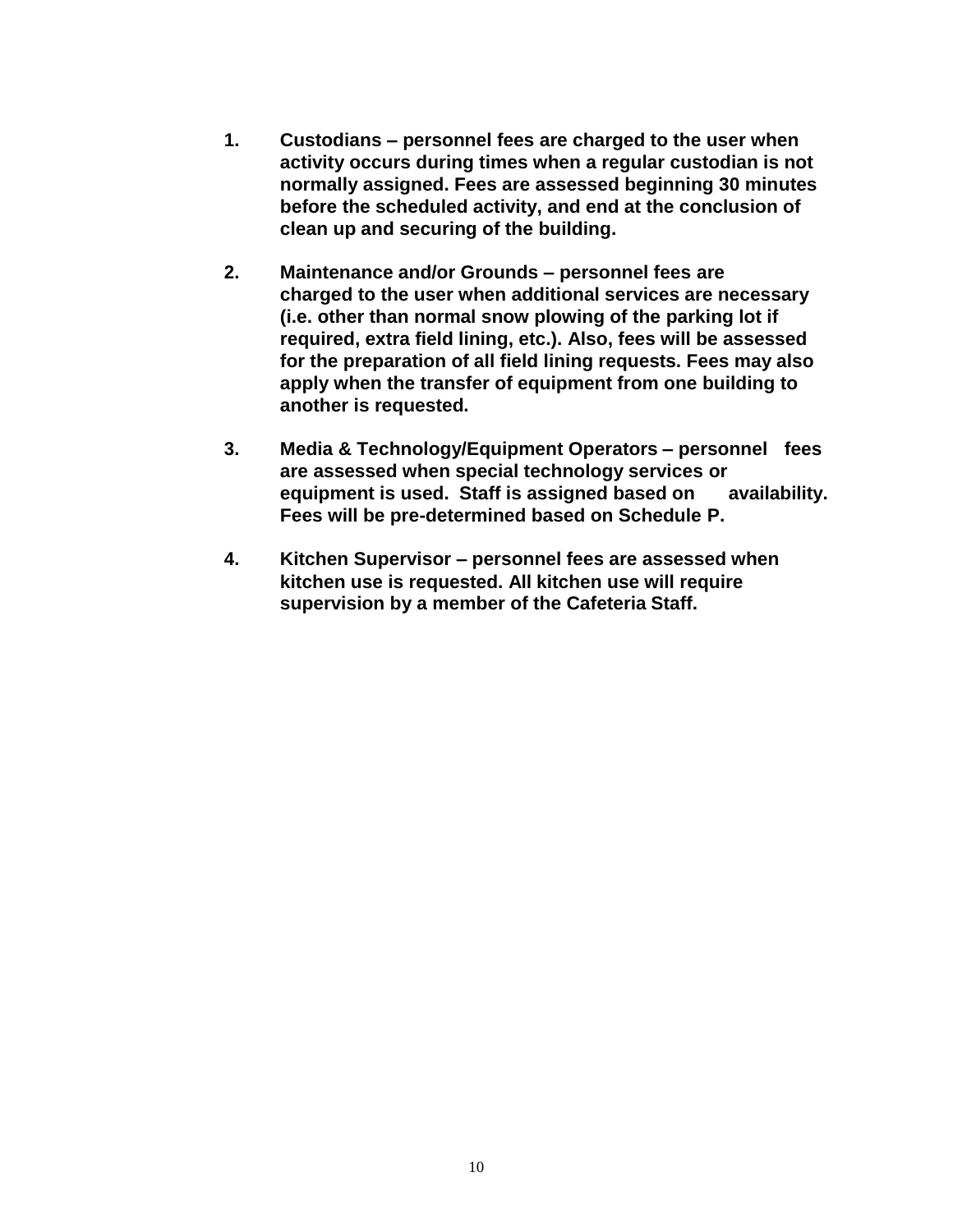| <b>SCHEDULE A - 2017-2018</b>                 |                                  |                                               |                          |                          |                                |                |  |
|-----------------------------------------------|----------------------------------|-----------------------------------------------|--------------------------|--------------------------|--------------------------------|----------------|--|
| <b>INDOOR ROOM FEES</b>                       |                                  |                                               |                          |                          |                                |                |  |
| (ALL Fees - per Hour w/ One hour              | <b>OTHER</b>                     |                                               |                          | <b>MIDDLE</b>            |                                | <b>HIGH</b>    |  |
| minimum)                                      | <b>BLDG/LOC</b>                  | ELEM.                                         |                          | <b>SCHOOL</b>            |                                | <b>SCHOOL</b>  |  |
|                                               |                                  |                                               |                          |                          |                                |                |  |
| Classrooms                                    | $\overline{\phantom{a}}$         | $\overline{\mathcal{G}}$<br>20.00             | $\overline{\mathcal{G}}$ | 20.00                    | $\overline{\mathcal{G}}$       | 20.00          |  |
| Gym                                           |                                  | $\overline{\mathcal{S}}$<br>$\frac{1}{55.00}$ | $\overline{\$}$          | 65.00                    | $\overline{\mathcal{S}}$       | 80.00          |  |
| <b>Auxiliary Gym</b>                          | $\blacksquare$                   |                                               | $\overline{\mathcal{S}}$ | 55.00                    | $\overline{\mathbb{S}}$        | 65.00          |  |
| Cafeteria                                     | $\overline{\phantom{a}}$         | $\overline{\mathcal{G}}$<br>50.00             | $\overline{\mathcal{E}}$ | 60.00                    | $\overline{\mathcal{S}}$       | 75.00          |  |
| Media Center                                  | $\overline{\phantom{a}}$         | $\overline{\$}$<br>40.00                      | $\overline{\$}$          | 50.00                    | $\overline{\mathcal{E}}$       | 50.00          |  |
| Music or Band or Choir Room                   |                                  | $\overline{\$}$<br>40.00                      | $\overline{\mathcal{E}}$ | 50.00                    | $rac{6}{3}$                    | 50.00          |  |
| Kitchen <sup>*</sup>                          | $\overline{a}$                   | $\overline{\$}$<br>40.00                      |                          | $\overline{\$}$<br>50.00 |                                | 60.00          |  |
| Hallway Events (ie.Craft shows, etc.)         | $\overline{\phantom{a}}$         | $\overline{\mathcal{S}}$<br>50.00             | $\overline{\mathbb{S}}$  | 50.00                    | $\overline{\mathbb{S}}$        | 50.00          |  |
| <b>Specialty Rooms:</b>                       |                                  |                                               |                          |                          |                                |                |  |
| Hart Lecture Rm, RHS Mall, AHS Atrium,        |                                  |                                               |                          |                          |                                |                |  |
| <b>West LGI</b>                               |                                  |                                               | \$                       | 50.00                    | \$<br>$\overline{\mathcal{S}}$ | 50.00          |  |
| Auditorium Lobby (non-theater use only)       |                                  |                                               |                          |                          |                                | 50.00          |  |
| <b>Rehearsal Room</b>                         |                                  |                                               |                          |                          |                                | 60.00          |  |
| Dressing Rooms (2) Included in Aud. Price     |                                  |                                               |                          |                          | $\overline{\mathcal{E}}$       | 0.00           |  |
|                                               |                                  |                                               |                          |                          |                                |                |  |
| <b>Administration Center:</b>                 |                                  |                                               |                          |                          |                                |                |  |
| <b>Harrison Conference Room</b>               | 100.00<br>\$                     | $\blacksquare$                                |                          | $\overline{\phantom{0}}$ |                                | $\blacksquare$ |  |
| Parker Conference Room                        | $\overline{\$}$<br>50.00         |                                               |                          |                          |                                |                |  |
| <b>Graham Conference Room</b>                 | \$<br>50.00                      |                                               |                          |                          |                                |                |  |
| <b>Woodward Conference Room</b>               | $\overline{\mathbb{S}}$<br>25.00 | $\overline{\phantom{a}}$                      |                          |                          |                                |                |  |
|                                               |                                  |                                               |                          |                          |                                |                |  |
| <b>Other Rooms (Discount NOT Applicable):</b> |                                  |                                               |                          |                          |                                |                |  |
| Auditorium <sup>*</sup>                       | $\blacksquare$                   | $\overline{\phantom{0}}$                      |                          |                          |                                | \$200.00       |  |
| Pool *                                        |                                  |                                               |                          |                          |                                | \$150.00       |  |
|                                               |                                  |                                               |                          |                          |                                |                |  |
| * Additional Personnel Fees - Schedule P      |                                  |                                               |                          |                          |                                |                |  |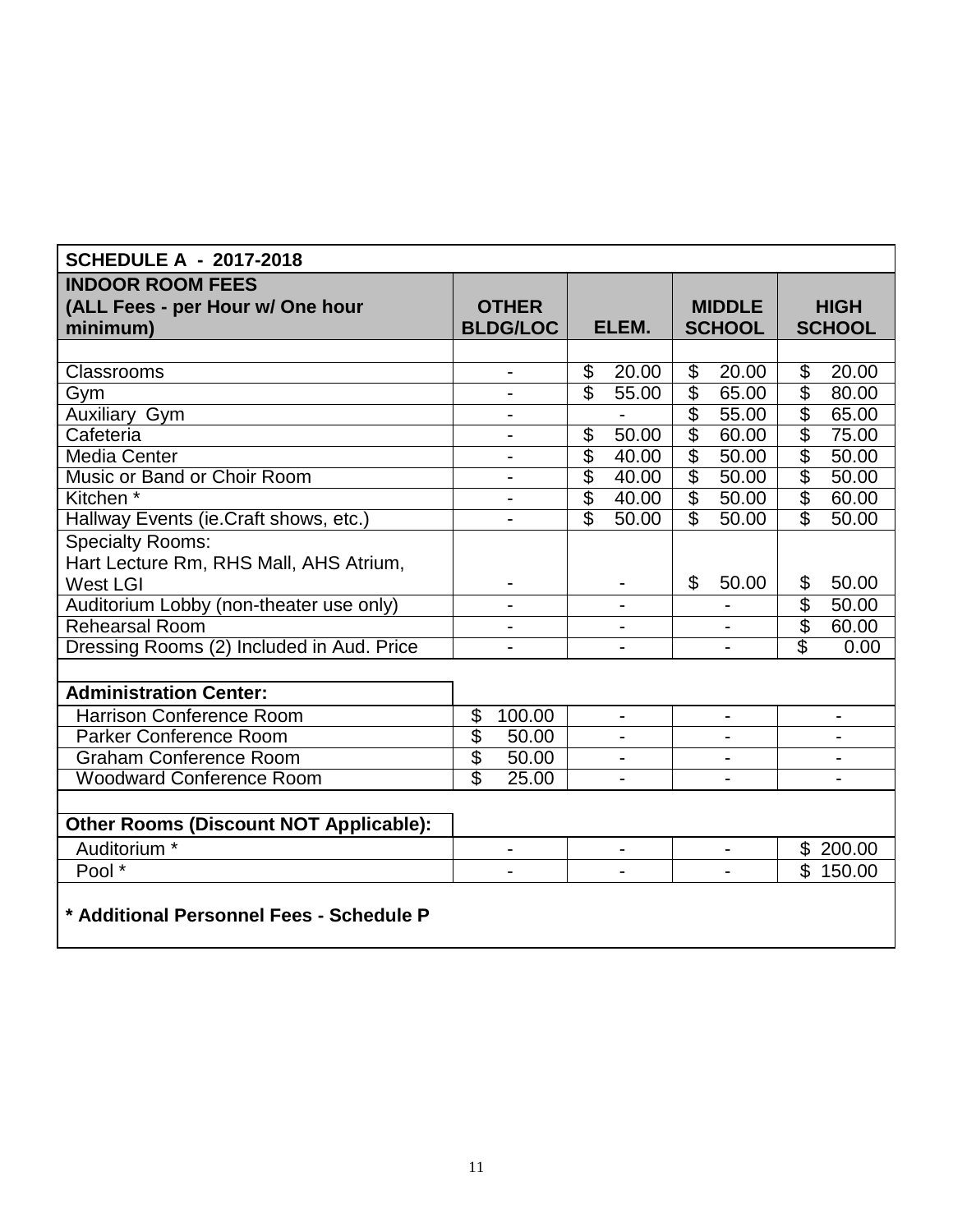| <b>SCHEDULE B - 2017-2018</b>                 |              |                                |                              |  |  |
|-----------------------------------------------|--------------|--------------------------------|------------------------------|--|--|
| <b>OUTDOOR FACILITIES</b>                     | ELEM.        | <b>MIDDLE</b><br><b>SCHOOL</b> | <b>HIGH</b><br><b>SCHOOL</b> |  |  |
|                                               |              |                                |                              |  |  |
| Athletic Fields - softball, baseball, soccer  | \$15/hour    | \$20/hour                      | \$25/hour                    |  |  |
| Track @ Hart                                  |              | \$25/hour                      |                              |  |  |
| Track @ SCHS (non-stadium)                    |              |                                | \$50 / hour                  |  |  |
|                                               |              |                                | \$ 10 / hour /               |  |  |
| Tennis Court (8 courts)                       |              |                                | СT                           |  |  |
| Parking Lot                                   | $$50/$ event | \$75 / event                   | \$100 / event                |  |  |
|                                               |              |                                |                              |  |  |
| <b>Athletic STADIUM *</b>                     |              |                                |                              |  |  |
| Includes: Outdoor Restrooms & Stadium         |              |                                |                              |  |  |
| Equipment (2NHFS sized goals, 4 corner flags, |              |                                |                              |  |  |
| End zone pylons, Down Box, Chains, Lacrosse   |              |                                |                              |  |  |
| goals, Benches, Table/Chair)                  |              |                                | \$100 / hour                 |  |  |
| <b>Stadium - Additional Options:</b>          |              |                                |                              |  |  |
| Lights $(0 - 2$ hours)                        |              |                                | $$50/$ event                 |  |  |
| Lights $(2 - 4$ hours)                        |              |                                | \$100 / event                |  |  |
| Press Box / Scoreboard (Add Fee for           |              |                                |                              |  |  |
| Operator) *                                   |              |                                | $$50/$ event                 |  |  |
| * Additional Personnel Fees - Schedule P      |              |                                |                              |  |  |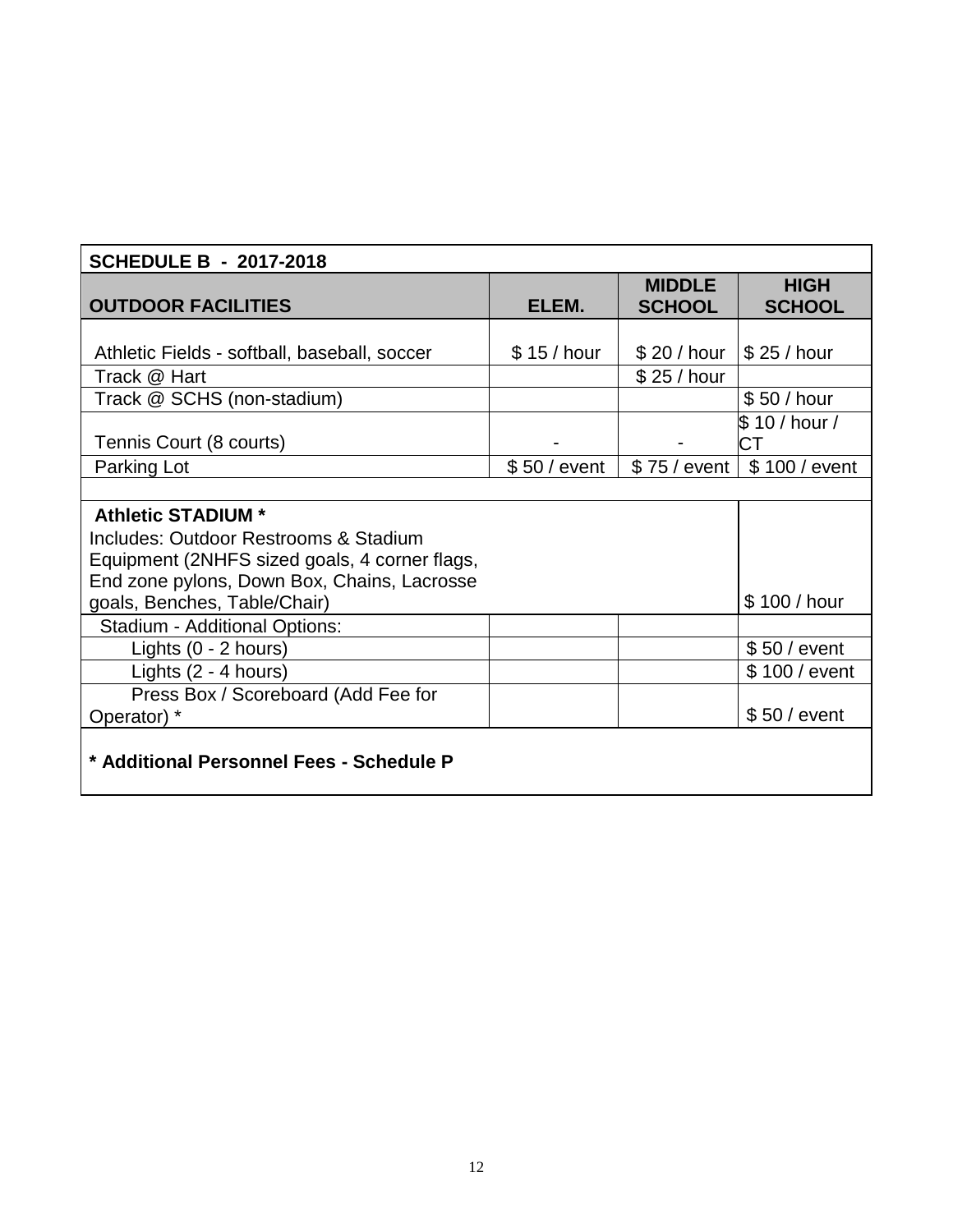| <b>SCHEDULE C - 2017-18</b>                        |                            |                       |  |  |  |
|----------------------------------------------------|----------------------------|-----------------------|--|--|--|
| <b>RENT - EQUIPMENT</b><br><b>Per Item</b>         |                            |                       |  |  |  |
|                                                    |                            |                       |  |  |  |
| Chairs (per 100)                                   |                            | 20.00                 |  |  |  |
| Tables - each                                      | \$<br>\$                   | 5.00                  |  |  |  |
| Podium                                             |                            | 5.00                  |  |  |  |
|                                                    |                            |                       |  |  |  |
| Data projector                                     |                            | 25.00                 |  |  |  |
| DVD / VCR / CD Player                              | <u> 1900 1999</u>          | 20.00                 |  |  |  |
| Overhead Projector and Screen                      |                            | 15.00                 |  |  |  |
| Screen                                             |                            | 10.00                 |  |  |  |
| Microphone & P.A. System                           |                            | 20.00                 |  |  |  |
| Microphone - Additional                            |                            | 15.00                 |  |  |  |
|                                                    |                            |                       |  |  |  |
| Pool Timing Control (w/P.A.)                       | $\overline{\$}$            | 50.00                 |  |  |  |
|                                                    |                            |                       |  |  |  |
| Portable Toilet (per month/structure)              | $\frac{6}{9}$              | 100.00                |  |  |  |
| Screen (Admin. Center)                             |                            | 25.00                 |  |  |  |
|                                                    |                            |                       |  |  |  |
| Scoreboard (gym)                                   | \$                         | 25.00                 |  |  |  |
| Volleyball (nets/poles)                            | $\overline{\overline{\$}}$ | 50.00                 |  |  |  |
|                                                    |                            |                       |  |  |  |
| Video Taping - events                              |                            | Requires Quote        |  |  |  |
| <b>Equipment Transfer Fee</b>                      |                            | <b>Requires Quote</b> |  |  |  |
| Man Lift - special request                         |                            | <b>Requires Quote</b> |  |  |  |
| * Additional Personnel Fees -<br><b>Schedule P</b> |                            |                       |  |  |  |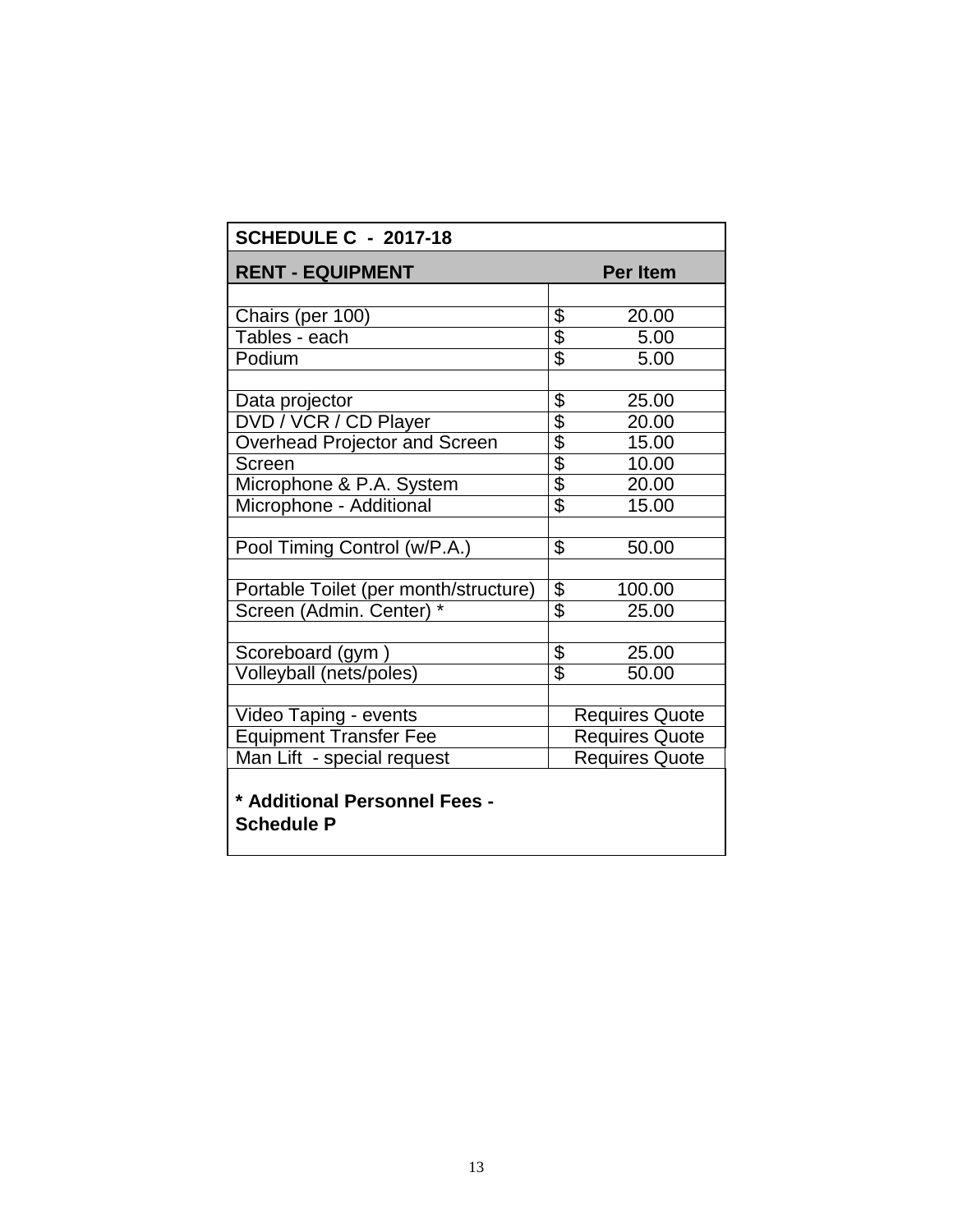| <b>SCHEDULE D - 2017-18</b>                        |                           |  |  |  |
|----------------------------------------------------|---------------------------|--|--|--|
| <b>RENT - AUDITORIUM EQUIPMENT</b>                 | <b>Per Item</b>           |  |  |  |
|                                                    |                           |  |  |  |
| <b>Risers</b>                                      | 10.00                     |  |  |  |
| Piano - Upright/Spinet                             | $\frac{1}{2}$<br>10.00    |  |  |  |
| Piano - Baby Grand                                 | 25.00                     |  |  |  |
| Confetti Canon                                     | 50.00                     |  |  |  |
| <b>Piano Tuning service</b>                        | 100.00                    |  |  |  |
| Orchestra Shell (personnel)                        | $\overline{\$}$<br>360.00 |  |  |  |
|                                                    |                           |  |  |  |
| <b>Video Production</b>                            | <b>Requires Quote</b>     |  |  |  |
| <b>Power Point Production</b>                      | <b>Requires Quote</b>     |  |  |  |
| <b>Additional Lighting</b>                         | <b>Requires Quote</b>     |  |  |  |
|                                                    |                           |  |  |  |
| <b>AUDIO Package:</b>                              |                           |  |  |  |
| <b>Sound System</b>                                |                           |  |  |  |
| Cassette / DVD Playback                            | $$50.00(0-5)$ hrs.)       |  |  |  |
| Microphones (6 Maximum)                            | \$100.00 (5.1 hrs & up)   |  |  |  |
|                                                    |                           |  |  |  |
| <b>VIDEO Package:</b>                              |                           |  |  |  |
| Projector                                          |                           |  |  |  |
| Screen                                             |                           |  |  |  |
| <b>VCR/DVD Playback</b>                            |                           |  |  |  |
| <b>Audio Playback</b>                              | \$50.00 (0-5 hrs.)        |  |  |  |
| <b>Power Point Presentation</b>                    | $$100.00(5.1)$ hrs & up)  |  |  |  |
|                                                    |                           |  |  |  |
| <b>LIGHTING Package:</b>                           |                           |  |  |  |
| <b>Stage Lights with Rep Plot</b>                  | \$50.00 (0-5 hrs.)        |  |  |  |
| <b>Lighting Control</b>                            | \$100.00 (5.1 hrs & up)   |  |  |  |
| * Additional Personnel Fees -<br><b>Schedule P</b> |                           |  |  |  |